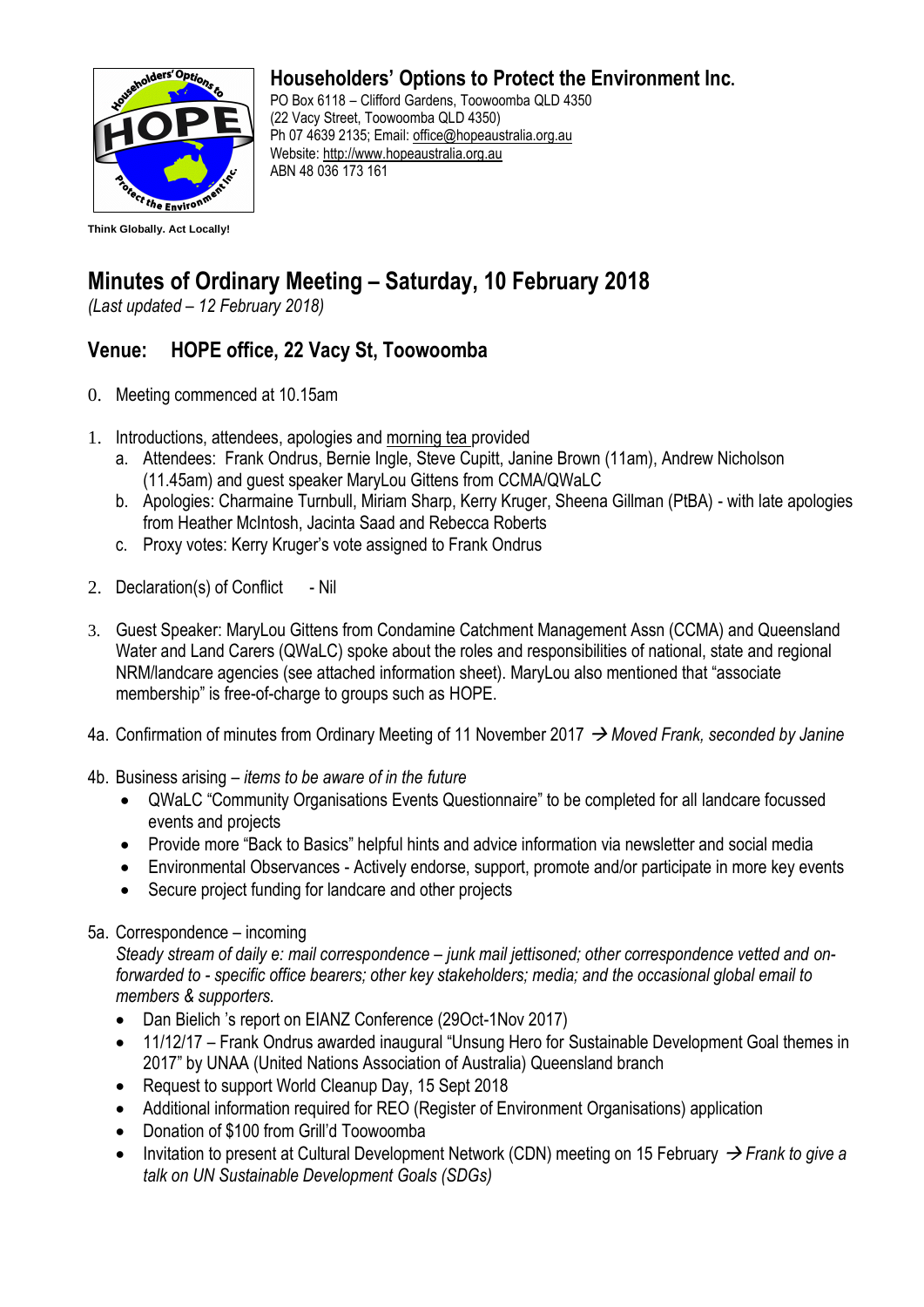- Received information on National Volunteering Conference, 20-22 June 2018, Sydney NSW) → *Frank to apply for full scholarships to cover transport, accommodation and conference registration for one or more delegates*
- Invitation to promote HOPE's volunteer requirements at Defence Community Expo on 24 February
- Received draft consultation paper on establishing a new arrangement for NRM in Southern Queensland
- Invitation to nominate a delegate to participate in the Development of Human Health and Wellbeing Sector Climate Adaptation Plan in Queensland → *Andrew Nicholson has been nominated as HOPE's representative to the stakeholder list*
- Received a copy of WPSQ's review of Qld Wild Dog Management Strategy → *Bernie Ingle asked to comment on behalf of HOPE*

#### 5b. Correspondence –outgoing

- See email & hard-copy folders
- 11/11/17 -Submitted application to Federal Government re: Listing on Register of Environmental **Organisations**
- 13/1117 Annual renewal of Assn Inc to OFT (Office of Fair Trading) Qld
- 15/11/17 Submitted upgrade of Constitution to OFT Qld
- Request to UN (United Nations) re access to SDG (Sustainable Development Goals) resources
- 27/12/17 Submitted HOPE project brief to CQU (Central Queensland University) re Digital Media support
- Miriam to resubmit OFT form re updated Constitution → *Acknowledgement letter received 19/01/2018*

#### 5c. Business arising from correspondence

- Prepare media release promoting World Cleanup Day (15 Sept 2018)
- Update sponsorship introductory letter and prospectus

#### 6. Reports

- President's Report / Office Manager's Report (as tabled) with highlights being:
	- $\circ$  10/11/17 Received \$2,000 donation
	- o 11/11/17 AGM and election of office bearers for 2017-2018
	- $\circ$  11/12/17 Submitted application to list HOPE on Register of Environmental Organisations  $\circ$  11/12/17 End -of-year social at City Golf Club
	- End -of-year social at City Golf Club
	- o 11/12/17 Frank awarded inaugural "Unsung Hero for Sustainable Development themes in 2017" by United Nations Association of Australia (UNAA) Queensland
	- o 09/01/18 Central Queensland University (CQU) accepted HOPE's request for Digital Media students to develop materials for us
	- $\circ$  13/01/18 Planning meeting to discuss activities for the year
		- Locked in Ordinary Meeting schedule
		- Community Forum program 3 speakers confirmed for March, April and May (dates to be confirmed)
		- Invitation to speak at Cultural Diversity Network meeting on 16 February
	- o Submitted 'Sustainability" course outline to U3A Toowoomba for consideration in Term 2 → *Andrew Nicholson to lead course with assistance from Frank Ondrus*
- Secretary's Report Nil
- Treasurer's Report
	- $\circ$  Opening balance as at 31 October 2017 = \$606.34
		- Received \$2,000 donation
		- Received Westpac bank statement (29 Sept 2017 29 Dec 2017)
	- $\circ$  Closing balance as at 22 January 2018 = \$2,024.95
- Other reports Christmas Social, 11/12/17
- 7. Motions Nil